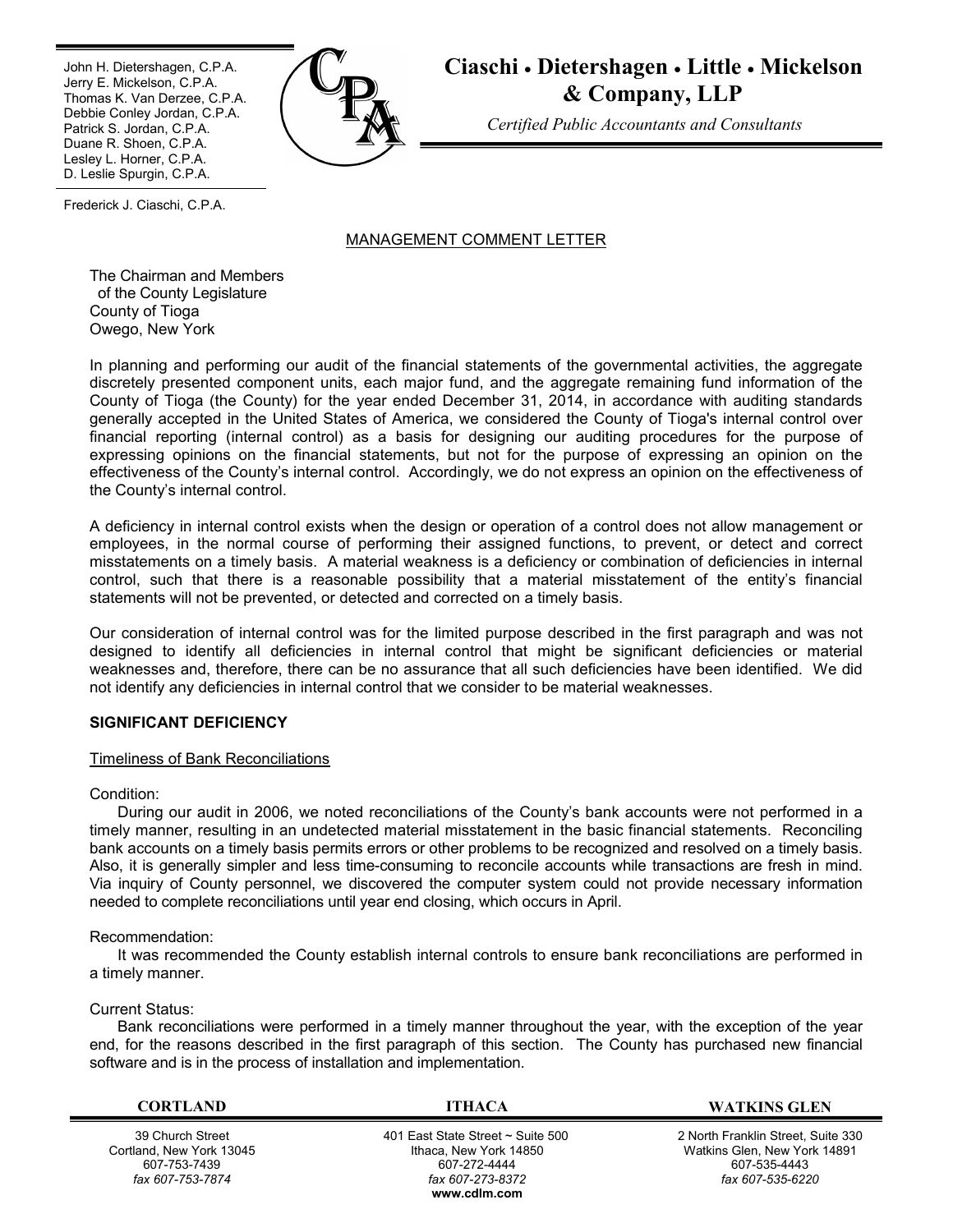# **OTHER MATTERS**

As part of this year's audit, we were asked by the Treasurer's Office to review the Office of Mental Hygiene. The procedures we performed are outlined in a separate letter addressed to the County Treasurer and the Commissioner of Community Services. Below are the recommendations we offered in that letter as a result of our review.

#### Revenue Sheet Reconciliation

# Condition:

Cashiers record all receipts on revenue sheets daily; however, the revenue sheets list the total funds collected, making it difficult to trace individual receipts to the revenue sheets.

#### Recommendation:

We recommend revenue sheets be restructured to allow a detailed listing of each payment made, as well as the total. Upon inquiry of the Director of Administrative Services, we learned the revenue sheets have since been restructured to facilitate tracing of individual transactions.

#### Staffing Levels

### Condition:

The number of administrative staff is limited and the number of cross trained staff is minimal. When there are absences, especially extended leaves, the increased workload on the remaining staff has led to delays in billing secondary payors and following up on denials. Such delays could result in cash flow problems and possible loss of revenue.

#### Recommendation:

In order to maximize coverage, we recommend the Department analyze staffing levels/assignments, given existing economic constraints. Upon inquiry of the Director of Administrative Services, we have since learned the Department is in the process of hiring a billing specialist to help alleviate this issue.

# **Prior Year Findings - Resolved**

#### Bank Reconciliations to the General Ledger

#### Condition:

During our prior year review of bank reconciliations, the bank reconciliation for one account did not reconcile to the general ledger. Upon inquiry of County staff, it was revealed adjustments had been made to the general ledger to include additional deposits in transit at year-end. However, the bank reconciliation did not list those items as outstanding items, resulting in the discrepancy between the bank reconciliation and the general ledger. County staff was able to research and provide backup to support the adjustments made to the general ledger.

A purpose of reconciling bank balances to the general ledger is to identify errors, potential fraudulent transactions, or other problems which could cause cash to be misstated in the general ledger. Therefore, timely bank reconciliations, investigation and resolution of any issues are an important aspect of internal control over financial reporting.

#### Recommendation:

To ensure accurate financial reporting, the reconciled bank balance should agree to the general ledger. Any discrepancies should be researched in a timely manner and adjustments recorded as necessary.

### Current Status:

Based on the work we performed for the year ended December 31, 2014, all bank reconciliations agreed to the general ledger.